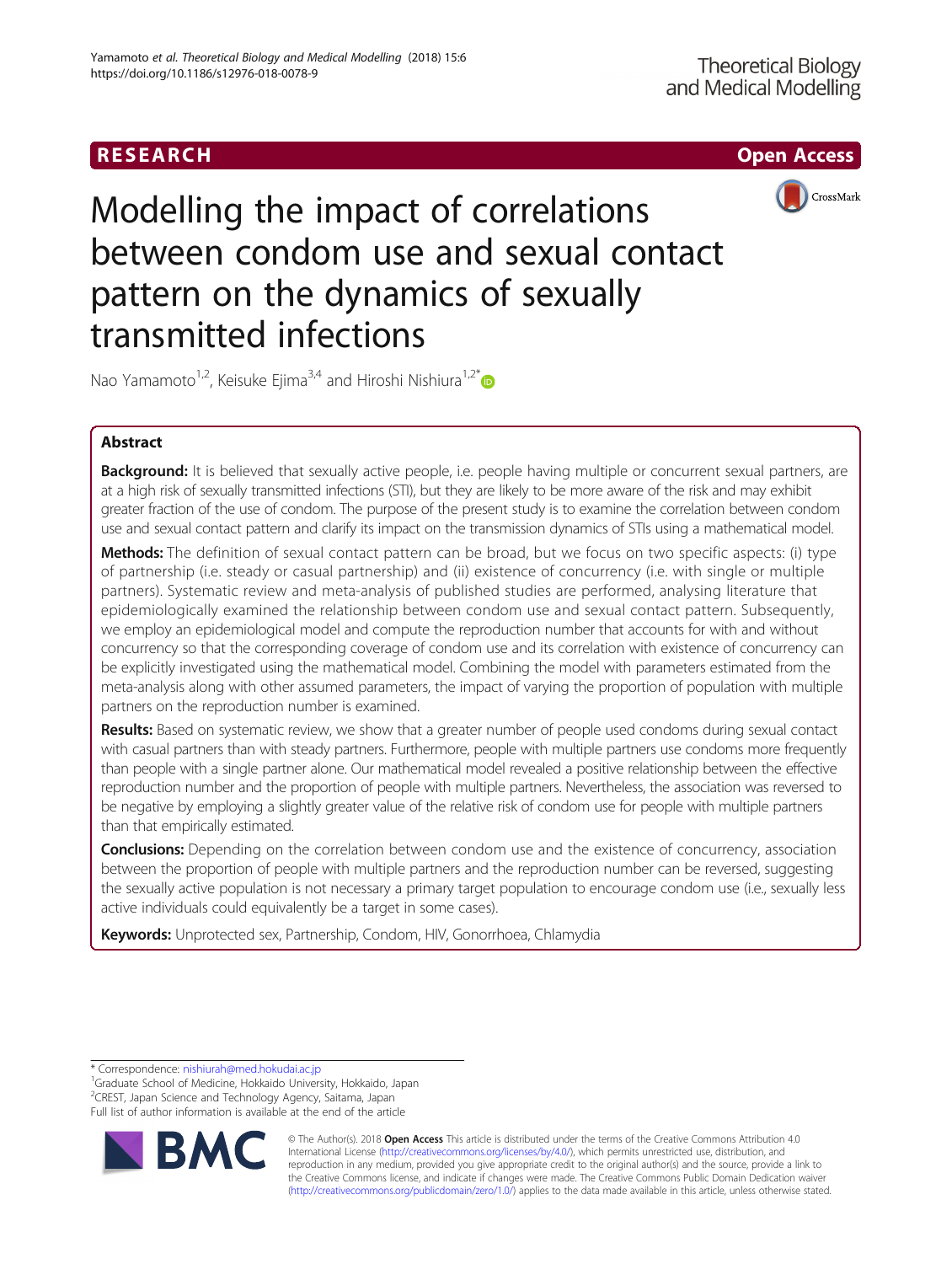# Background

Sexually transmitted infection (STI) remains to be a serious concern of public health, involving more than 30 pathogens [\[1](#page-8-0), [2](#page-8-0)]. Of these, major eight STIs include syphilis, gonorrhoea, chlamydia, trichomoniasis, hepatitis B virus infection, herpes simplex virus infection, human immunodeficiency virus (HIV) infection, and human papilloma virus infection (HPV), that are mainly linked to sexual contact. Given that one cannot fully rely on treatment of these diseases, it is vital that prevention should be the main stream of interventions. Indeed, even among curable STIs, acute course of infection can sometimes develop to urethritis, cervicitis, genital ulceration and pelvic inflammatory disease (PID) [\[3\]](#page-8-0). The PID caused by Chlamydia trachomatis infection can result in multitudes of adverse pregnancy outcomes including miscarriage [[4](#page-8-0), [5](#page-8-0)]. Moreover, bacterial STIs including syphilis and chlamydia are known to be associated with elevated risk of HIV infection [\[6](#page-8-0)].

Without any doubt, the mainstream of STI prevention is to use the male latex condom. While the condom was originally invented as one of contraceptive options, its prophylactic use has been shown to be useful through the epidemic of HIV/AIDS and protective efficacy of the latex condom have been demonstrated for a variety of STI pathogens [\[7\]](#page-8-0). The condom is nowadays in the World Health Organization's list of essential medicines needed in the social system. While numerous studies took place on the preventive use of condom including its proper use, one of main concerns has been whether a partner at risk actually employs this sheath-shaped barrier device during the potentially unsafe sexual contact.

Who should then wear the condom during sexual contact? Among non-experts, there has been a misconception that only people who have multiple partners should use condom [\[8\]](#page-8-0). Considering the frequency and diversity of sexual contact that sexually active individuals experience, wearing condom among people with multiple partners might be a reasonable advice. Nevertheless, it could also be true that people with more sexual partners generally are more aware of the importance of prevention such as utilizing condoms [\[9\]](#page-8-0), and awareness of those with a steady partner may not be as high as those with casual partners. No systematic review of prospective studies has taken place to examine the relationship between condom use and sexual contact pattern, such as type of partnership or the existence of concurrency.

The purpose of the present study is to examine the correlation between condom use and sexual contact pattern and clarify its impact on the transmission dynamics of STIs using a mathematical model. Our task is twofold. First, we examine whether sexual contact pattern is associated with frequency of condom use through systematic review and meta-analysis. The definition of contact pattern can be broad, but we focus on two specific aspects: (i) type of partnership (steady or casual) and (ii) existence of concurrency (single or multiple partners). We have to note that the type of partnership characterizes the relationship of a particular couple experiencing a sexual contact, whereas the existence of concurrency purely dictates the number of sexual contact during the same time period. For example, one can have two concurrent partners, one partnership is steady and the other is causal. Second, if the number of contact is associated with condom use, we investigate which (single vs. multiple) is more likely to contribute to the transmission at a population level, employing a mathematical model that captures the transmission dynamics.

### **Methods**

The present study is composed of two major analytic steps, i.e. (i) a systematic review of literature and (ii) a mathematical modelling of the transmission dynamics.

# Search strategy

Studies containing data on the correlation between condom use and sexual contact pattern were retrieved from MEDLINE (PubMed) and Web of Science electronic databases on 24 April 2016. We used the following free text search terms in "All fields":

#1: "condom use" OR "safer sex" OR "unprotected intercourse" OR "unprotected sex" OR "unsafe sex" #2: partner OR partners OR partnership #3: prospective OR cohort #4: gay[TI] OR homosexual[TI] OR homosexuals[TI] OR lesbian[TI] OR "men who have sex with men"[TI] OR MSM[TI] #5: "injecting drug user" OR "injecting drug users" OR "injection drug use" OR "injection drug users" OR IDU #6: #1 AND #2 AND #3 NOT #4 NOT #5

We have limited research studies to only those designed as prospective or cohort studies, because relative risk estimate has been sought to calculate the excess risk of concurrent partnership for not using condom.

## Study selection

The systematic search of literature was conducted from July 2014 to April 2016. All titles identified by the search strategy were independently screened by two authors (N.Y. and K.E.). Abstracts of potentially relevant titles were then reviewed for eligibility, and appropriate articles were selected for closer examination if any description of correlation between condom use and sexual contact pattern was given.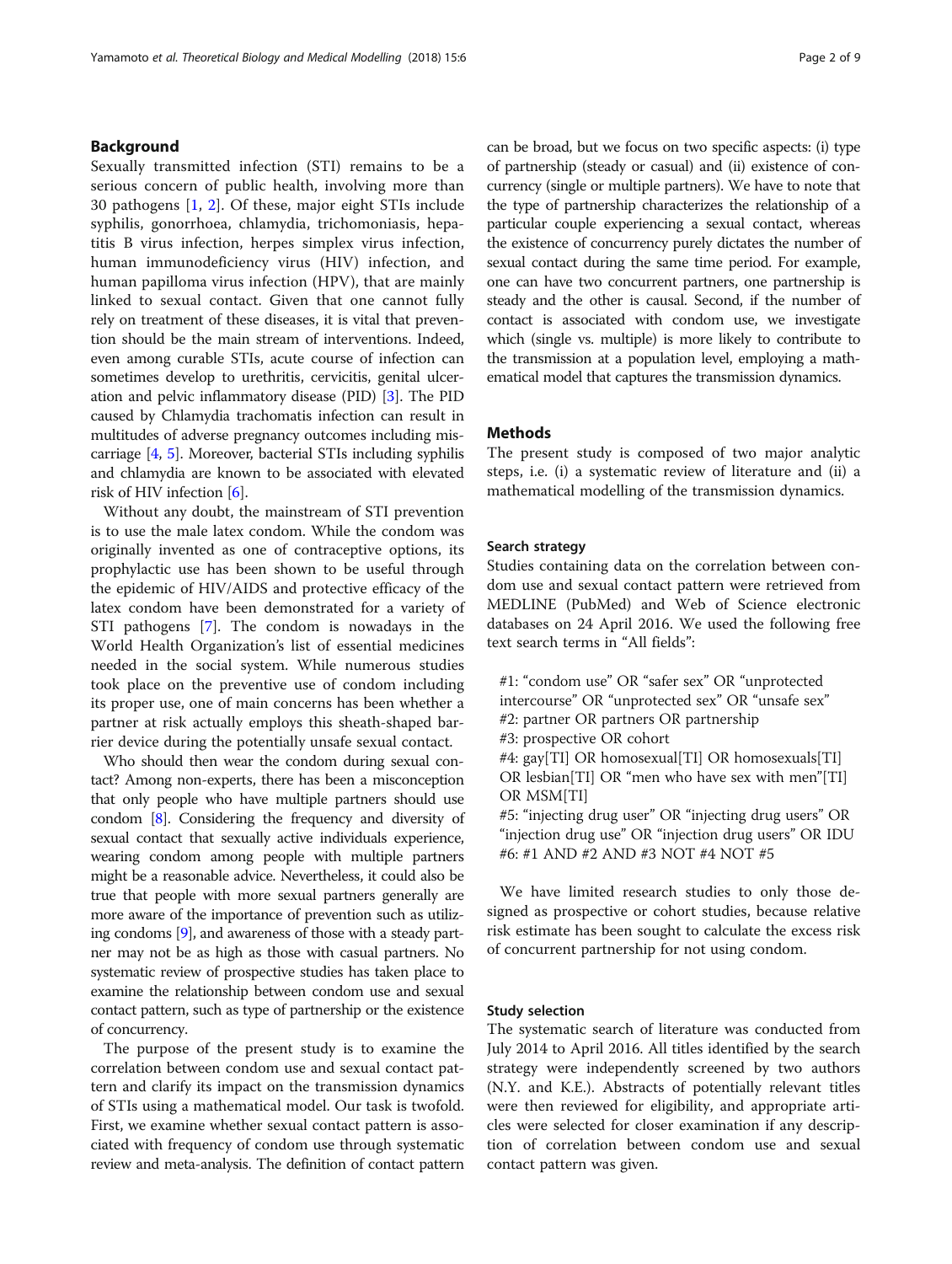# Systematic review

Although sexual contact pattern can be broadly interpreted and defined in various ways, we focus on two specific aspects as explanatory variables: (i) whether the partnerships were steady or casual and (ii) whether the persons had a single or multiple (concurrent) partners at the same time. Our dichotomous outcome variable is the use of condom. The risk of using condom was calculated as the proportion of identified condom use partnership (or persons) divided by the total number of a particular type of partnership (or persons). Then, the relative risk of using condom given a type of partnership (or person) was estimated for each extracted study, followed by meta-analysis. Statistical heterogeneity was assessed by Cochran's Q and  $I^2$  statistic which represent the extent of the degree of variation between studies [[10,](#page-8-0) [11](#page-8-0)]. All statistical data were analysed using a statistical software R version 3.1.2 (R Core Team, Vienna, Austria, 2017) and the library 'metafor' was used for forest plot.

# Epidemic model with populations with or without concurrency (with a single or multiple partners)

Using the estimated association between condom use and sexual contact pattern, we examine its role in determining the transmission dynamics of STI. Considering the heterogeneous sexual contact pattern, both the number of sexual partners and the types of partnership (i.e., steady or casual) would play key roles in modulating the epidemic dynamics. However, hereafter, we focus on modelling concurrency. The population is divided into four groups due to two sex (i.e., male and female) and two different categories with a single or multiple partners. The epidemic dynamics of STI is described by the following next generation matrix  $(NGM)$ , K:

$$
\boldsymbol{K} \sim \boldsymbol{C} = \begin{bmatrix} c_{m_1 f_1} & c_{m_1 f_2} \\ 0 & c_{m_2 f_1} & c_{m_2 f_2} \\ c_{f_1 m_1} & c_{f_1 m_2} & 0 \\ c_{f_2 m_1} & c_{f_2 m_2} & c_{f_2 m_2} \end{bmatrix}
$$
 (1)

where  $C$  stands for the contact matrix, composed of the contact rate per unit time within and between different groups of people. That is, the element  $c_{ii}$  represents the rate of sexual contact that one individual in group j experiences with partner(s) in the group *i*. Subscripts  $m_i$  and  $f_i$  represents male and female groups with a single or multiple sexual partners *i*, i.e.,  $i = 1$  representing population with multiple partners and 2 with a single partner. For simplicity, we ignore the issue of homosexual transmission in this model. Assuming that there would be no biological difference among groups with respect to infectiousness, susceptibility and the incubation period, the next generation matrix,  $K$  is assumed as proportional to the contact matrix, C. The eigenvalue of  $K$  would yield the basic reproduction number,  $R_0$ , i.e., the average number of secondary cases generated by a single typical infectious individual in a fully susceptible population, which acts as the threshold of observing a major epidemic. To compute  $K$ , each element of the contact matrix is parameterized as follows:

$$
c_{m_1f_1} = wc \bigg\{ \theta + (1-\theta) \frac{pw}{pw + (1-p)} \bigg\},\tag{2}
$$

$$
c_{m_2f_1} = wc(1-\theta) \frac{1-p}{pw + (1-p)},
$$
\n(3)

$$
c_{m_1f_2} = c(1-\theta) \frac{pw}{pw + (1-p)},
$$
\n(4)

$$
c_{m_2 f_2} = c \bigg\{ \theta + (1-\theta) \frac{1-p}{pw + (1-p)} \bigg\},\tag{5}
$$

$$
c_{f_1m_1} = wc \bigg\{ \theta + (1-\theta) \frac{pw}{pw + (1-p)} \bigg\},
$$
 (6)

$$
c_{f_2m_1} = wc(1-\theta) \frac{1-p}{pw + (1-p)},
$$
\n(7)

$$
c_{f_1 m_2} = c(1-\theta) \frac{pw}{pw + (1-p)},
$$
\n(8)

$$
c_{f_2m_2} = c \bigg\{ \theta + (1-\theta) \frac{1-p}{pw + (1-p)} \bigg\},\tag{9}
$$

where  $c$  is the contact rate of people with a single partner only, and w scales the relative contact rate of people with multiple partners as compared with single partner only. The parameter  $\theta$  is referred to as the assortativity coefficient, which describes the proportion of contacts that are spent within the same group [\[12](#page-8-0)]. Thus,  $(1-\theta)$  of the contacts are spent randomly, or in the above formulation, that is equivalent to say proportional to relative population size of each group to be used as the weight. In the extreme case,  $\theta = 0$ and 1 corresponds to the random mixing and fully assortative mixing (i.e. contacts occur only in the same groups), respectively. For example, sexual contact rate of a female with multiple partners  $(f_1)$  with a male with multiple partners  $(m_1)$ ,  $C_{m_1 f_1}$ , is described as  $wc{\lbrace \theta + (1-\theta) \frac{pw}{pw + (1-p) }\rbrace}$ , because, among the total of contact, wc, the proportion  $\theta$  is distributed to the contacts with male with multiple partners, and the rest of total contact rate,  $(1-\theta)$  is randomly distributed to the contacts with male with or without concurrency.  $p$  is the proportion of people with multiple partners among the entire population, and the complement  $(1-p)$  describes the proportion of people with a single partner only.

Adding onto the abovementioned model, we account for the condom use. Assuming that condoms can perfectly prevent infection, the proportion of condom users depends only on the existence of concurrency (i.e. with a single or multiple partners). Not only male, but hereafter we consider that an identical impact is seen in female as well. The NGM under intervention,  $K'$  is described as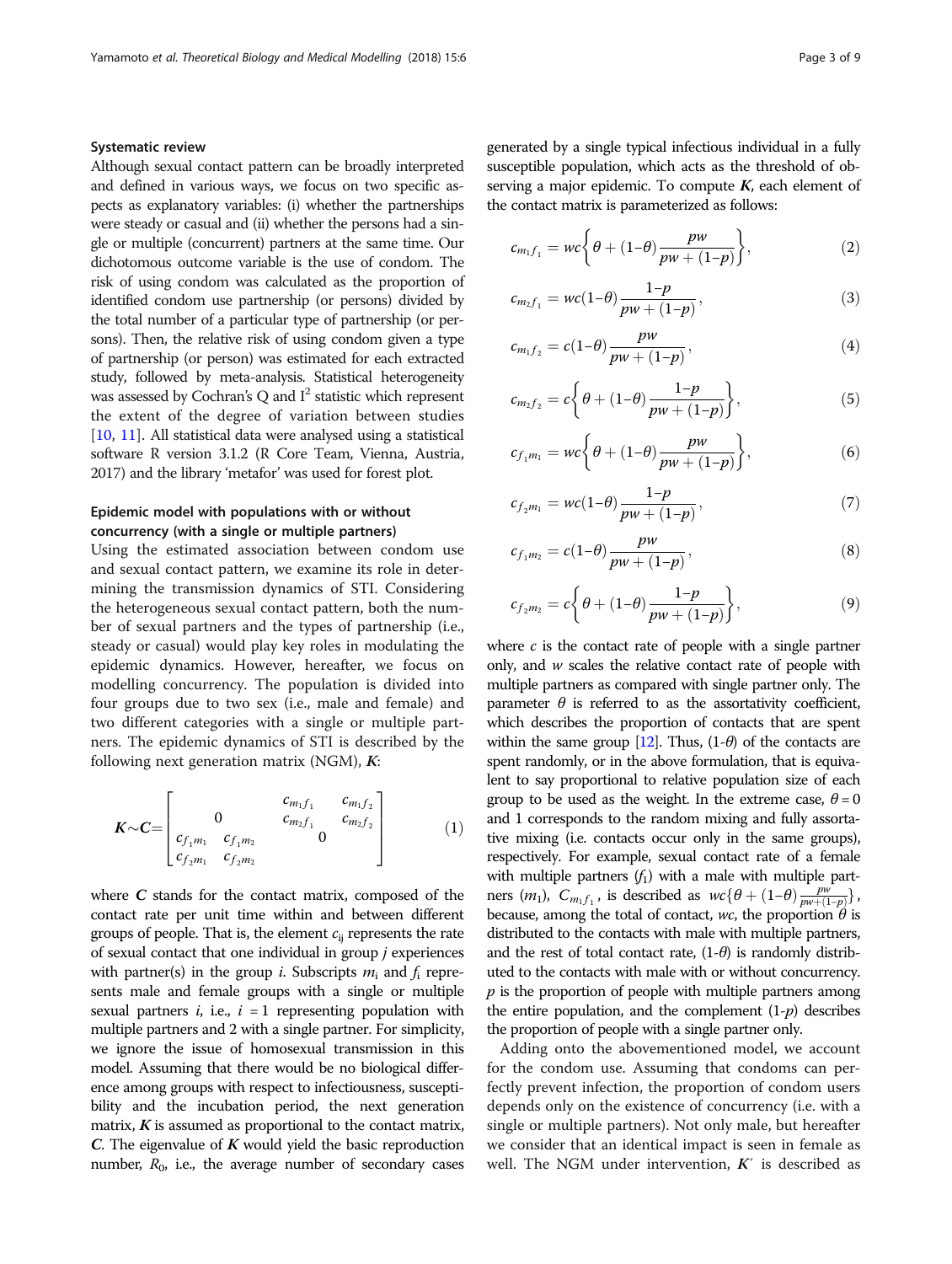$$
K' = \begin{bmatrix} (1-q\pi)^2 k_{m_1 f_1} & (1-q\pi)(1-\pi) k_{m_1 f_2} \\ 0 & (1-q\pi)(1-\pi) k_{m_2 f_1} & (1-\pi)^2 k_{m_2 f_2} \\ (1-q\pi)(1-\pi) k_{f_2 m_1} & (1-\pi)^2 k_{f_2 m_2} & 0 \end{bmatrix},
$$
(10)

where  $k_{ij}$  represents the  $(i,j)$ -th element of the next generation matrix K in the absence of intervention, and  $\pi$ represents the coverage of condom use among people with multiple partners.  $q$  is the relative coverage of condom use among the people with a single partner alone. In each element with q and  $\pi$ ,  $\pi$  appears twice, because condom use can perfectly prevent infection, risky sexual intercourse happens only between non-condom males and non-condom use females (Fig. 1). As an example, the illustration of  $K_{4,2}(K_{f_2,m_2})$  is shown in Fig. 1. This element describes the transmission from men with a single partner to women with a single partner. The proportion of population with condom use is  $\pi$  for each population, contacts involving at least one condom user (grey shaded parts) are excluded from the transmission dynamics. Thus the element is composed of only the transmission between non-condom users. We can compute the largest eigenvalue of  $K'$  that yields the effective reproduction number.

### Scenario analysis

To investigate the relationship between epidemiological dynamics and concurrency, we examined the sensitivity



of the effective reproduction number to proportion of people with multiple sexual partners  $(p)$ . The set of assumed parameters is shown in the Table [1.](#page-4-0)

### Ethical considerations

The present study analysed only published articles and handled openly available data. As such, the present study did not require ethical approval.

### Results

### Systematic review

We retrieved 1558 potential publications based on two different databases (Fig. [2](#page-4-0)), of which 259 were considered potentially eligible for assessing the abstract. Of 1299 excluded studies, 576 appeared to be duplicates (i.e. hit on both databases), 9 were not in English, and 714 were determined to be irrelevant subject. Reading abstracts, 172 titles were excluded because they were regarded as irrelevant to our research subject. Reviewing the full text, another 70 studies were excluded as 46 did not include information regarding correlation between condom use and partnership, and it was hard to extract the data from 10 studies, the research design did not meet our criteria in 6 articles, and 10 articles only focused on particular risk groups such as commercial sex workers or intravenous drug users. Finally, 15 studies were determined to be eligible and included in this systematic review [\[9,](#page-8-0) [13](#page-8-0)–[26\]](#page-8-0). Of the included 15 studies, a total of 12 studies described the association between condom use and having steady partner (or casual partner(s)). Of the 15 studies, 5 studies described the association between condom use and concurrency (i.e. single partner alone or multiple partners).

Figure [3](#page-5-0) summarizes the characteristics of the selected 12 different studies on the type of partnerships. There was variation in literary expression to define the type of partnership. We define the use of following words as the signature of steady partner: (i) boyfriend/girlfriend, (ii) main, (iii) relationship partner, (iv) regular and (v) primary. Conversely, we define the use of following terms as casual: (i) one-time, (ii) non-regular, (iii) secondary and (iv) short-term. With respect to the use of condom, its use was quantified in different manner by different studies. In five of the included studies, data were collected and classified as non-yes-or-no responses in a categorical manner such as "never", "occasionally/often" or "always". Because seven studies show only dichotomized data with yes or no responses, categories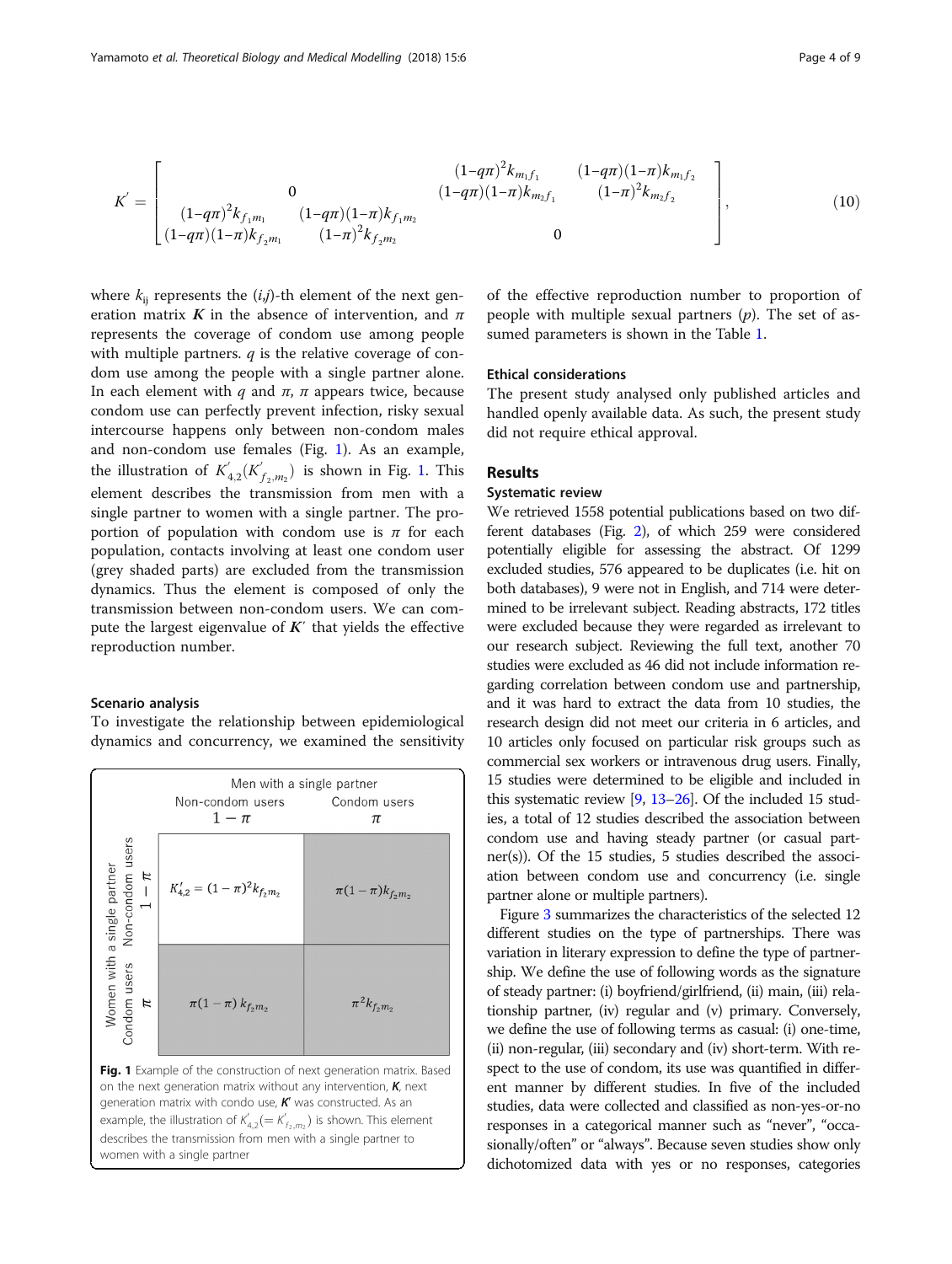| Parameters     | Description                                                                                     | Assumed values<br>3.65 [33]           |  |
|----------------|-------------------------------------------------------------------------------------------------|---------------------------------------|--|
| $R_{\Omega}$   | Basic reproduction number                                                                       |                                       |  |
| $\epsilon$     | Rate of sexual contact among people with steady (or single) partner only                        | Back-calculated from $R_0$            |  |
| W              | Relative frequency of sexual contact among people with casual (or multiple) partners            | 4.0 (Assumed)                         |  |
| $\pi$          | Coverage of condom use                                                                          | 0.49 (Estimated in systematic review) |  |
| q              | Relative coverage of condom use among people with multiple partners                             | 1.32 (Estimated in systematic review) |  |
| $\overline{p}$ | Proportion of people with multiple partners                                                     | 0.30 (Assumed)                        |  |
| $\theta$       | Assortativity coefficient (i.e., proportion of contacts that are spent for within group mixing) | 0.20 (Assumed)                        |  |

<span id="page-4-0"></span>**Table 1** Parameters for sensitivity analysis of the sexual transmitted infection

indicating any degree of condom use (e.g. "sometimes" or "always") are presented as yes as opposed to non-existent condom use (e.g. "never" or "none") with the results presented as "condom use" or "condom non-use" to ensure the consistency.

The relative risk of using condom given casual partnership was significantly greater than the value of 1 in 7 published studies. Only 1 study in Europe indicated that those with casual partners less frequently used condom. Weighted mean of the relative risk based on random effects model was estimated at 1.2 (95% confidence interval (CI): 0.9, 1.5). Heterogeneity was identified to be high with  $I^2$  value estimated at 98.6%.

Figure [4](#page-5-0) summarizes the characteristics of the selected 5 studies on concurrency. The relative risk of using condom given multiple partners was significantly greater than the value of 1 in 3 published studies. None of the included studies indicated that those with multiple partners less frequently used condom. Weighted mean of the relative risk based on random effects model was estimated at 1.3 (95% confidence interval (CI): 1.2, 1.5). If a fixed effects model was employed, the weighted mean was estimated at 1.5 (detailed Results not shown). Heterogeneity was again identified to be high with  $I^2$  value estimated at 68.8% from random effects model.

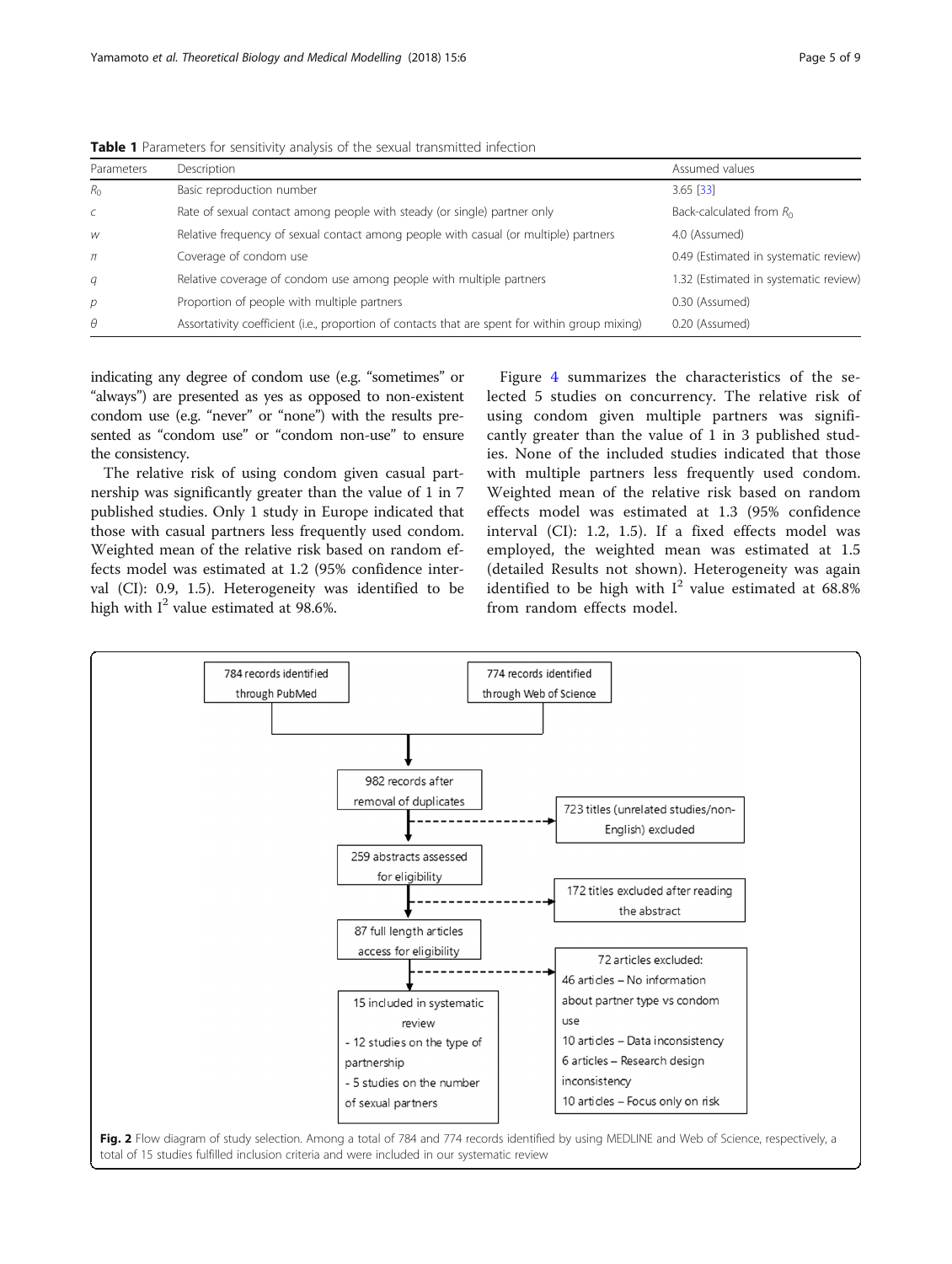<span id="page-5-0"></span>

risk with its size reflecting the sample size. Whiskers extend to lower and upper 95% confidence intervals. The right arrow in the Tanzania study indicates that the upper bound is greater than upper limit of our horizontal axis scale. Diamond represents the group estimate based on random effects model.  $I^2$  statistic shows the extent of heterogeneity

| <b>Author(s) and Country</b> |                                                           | multiple<br>use non-use |      | single<br>use non-use | Relative Risk [95% CI] |                            |  |
|------------------------------|-----------------------------------------------------------|-------------------------|------|-----------------------|------------------------|----------------------------|--|
|                              |                                                           |                         |      |                       |                        |                            |  |
| Cushmanet al., USA           | 33                                                        | 10                      | 618  | 412                   | H                      | $1.28$ [ $1.08$ , $1.52$ ] |  |
|                              | Hargreaves et al., South Africa 277                       | 379                     | 338  | 653                   |                        | $1.24$ [ $1.09$ , $1.40$ ] |  |
| Johnson et al., USA          | 28                                                        | 72                      | 55   | 149                   |                        | 1.04 [0.71, 1.53]          |  |
| Peterman et al., USA         | 1290                                                      | 259                     | 2098 | 1717                  | ٠                      | $1.51$ [ $1.46$ , $1.57$ ] |  |
| Plichta et al., USA          | 25                                                        | 87                      | 44   | 208                   | ∺⊷⊣                    | $1.28$ [ $0.83$ , $1.98$ ] |  |
|                              |                                                           |                         |      |                       |                        |                            |  |
| <b>RE</b> Model              | $Q(df = 4) = 15.8205$ , p-val < .0001, $1^2 = 68.78\%$    |                         |      |                       |                        | $1.32$ [ $1.17$ , $1.50$ ] |  |
|                              | 0.25<br>1.00<br>0.05<br>4.00<br>Relative Risk (log scale) |                         |      |                       |                        |                            |  |

**Fig. 4** Forest plot of potential association between condom use and concurrency (i.e., having 1 partner alone or 2 or more concurrent partners). Centre of each square points the relative risk with its size reflecting the sample size. Whiskers extend to lower and upper 95% confidence intervals. Diamond represents the group estimate based on random effects model.  $I^2$  statistic shows the extent of heterogeneity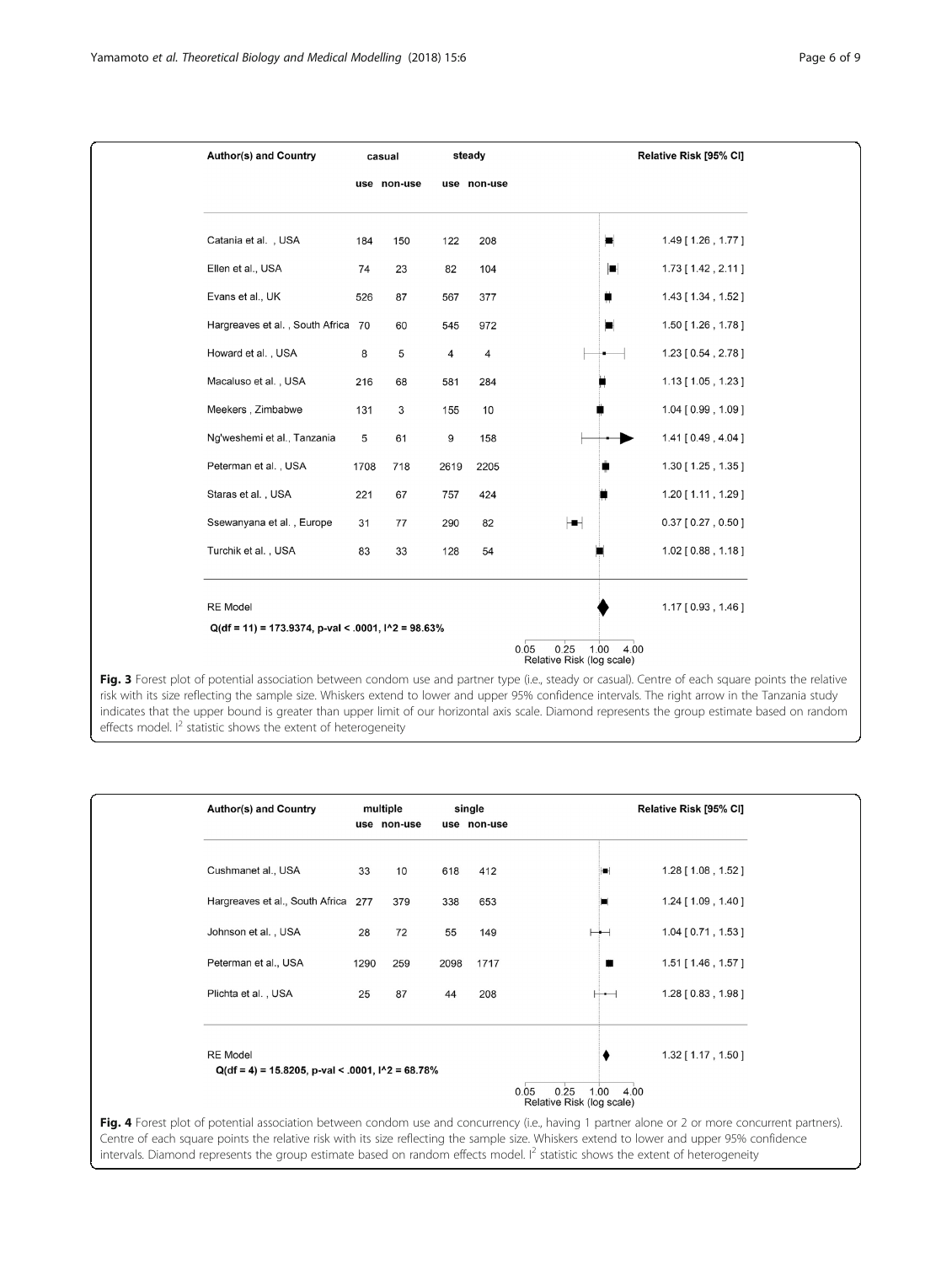

### Epidemiological modelling

Based on the relative risk of condom use given multiple partners, the effect size was estimated at 1.32 or 1.48 using random effects or fixed effect models, respectively. Among included studies, the greatest effect size by published study was 1.51. In addition to these values, we examined another bigger effect size at 1.60. Consequently, we examined the sensitivity of effective reproduction number to the proportion of the multiple partnership in the population using the fixed values of  $q$  at 1.32, 1.48, 1.51 and 1.60 (Fig. 5). Using the published realistic values of  $q$  (i.e., 1.32), the effective reproduction number increased if the proportion of people with multiple partners  $(p)$  was elevated. This was also the case for  $q = 1.48$  and 1.51, but the extent of increase was almost diminished.

However, if  $q$  is as high as 1.60, the relationship between the effective reproduction number and proportion of people with multiple partners was reversed, i.e., as people become more likely to have multiple partners, the reproduction number takes smaller value. That is, depending on parameters that govern the sexual transmission dynamics (especially, the relative risk  $q$ and perhaps also the relative contact frequency w and assortativity  $\theta$ ), the resulting positivity of the relationship between the reproduction number and the proportion of people with multiple partners is determined.

### **Discussion**

The present study analysed the correlation between condom use and type of partnership or concurrency by conducting systematic review of published literature. Subsequently, the impact of the correlation between condom use and concurrency on the transmission dynamics was examined computing the effective reproduction number and using empirically estimated relative risk of condom use among people with multiple partners. Empirical datasets indicated that a greater number of people used condoms during sexual contact outside of an ongoing relationship (casual contact) than with a steady partner. Furthermore, people with multiple partners use condoms more frequently than people with a single partner alone. Embedding the empirical estimate onto the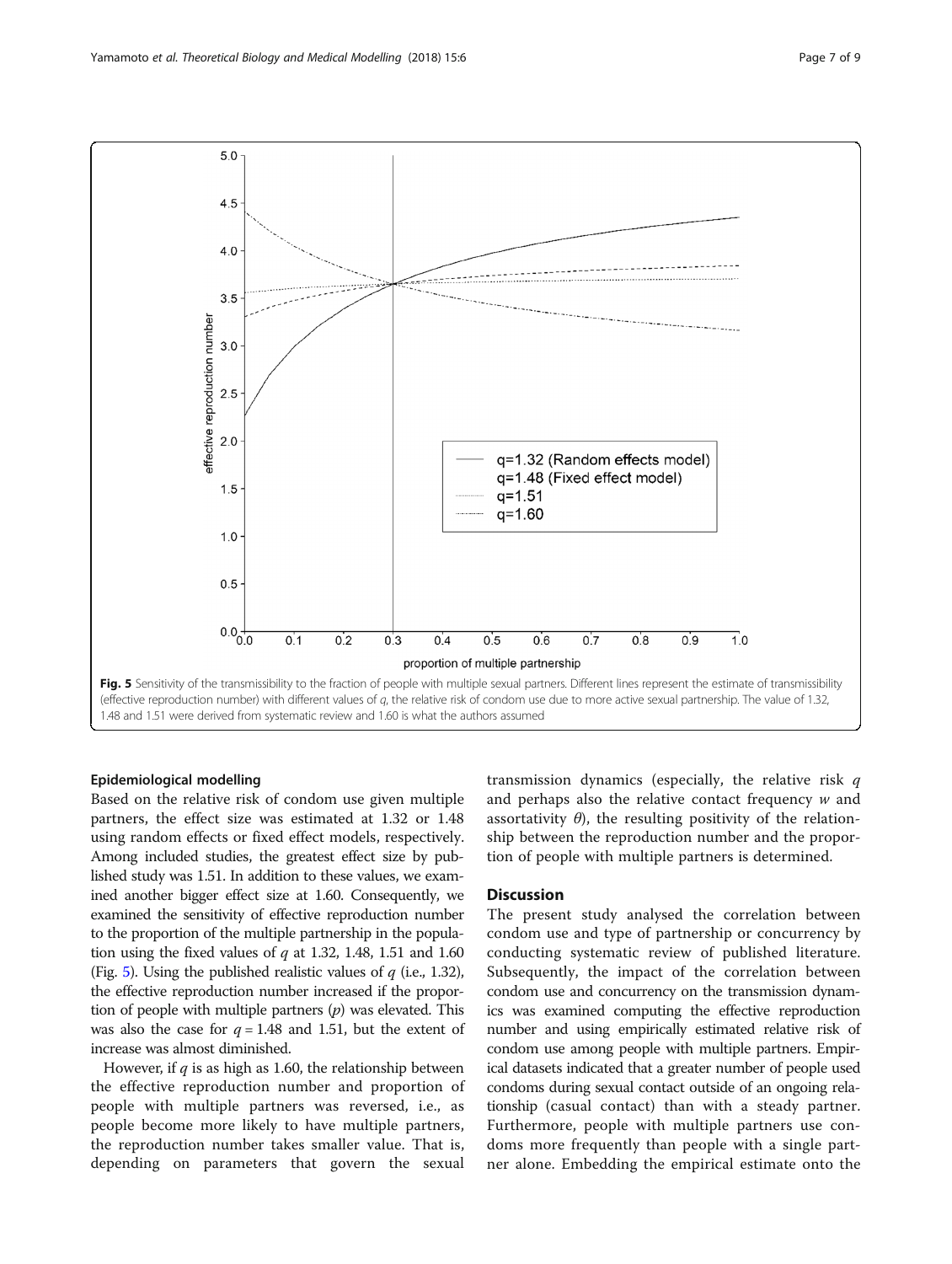mathematical model, a positive relationship between the reproduction number and the proportion of people with multiple partners was identified. Nevertheless, the relationship was reversed to be negative by employing a greater value of the relative risk of condom use given multiple partners than that empirically estimated.

In foregoing studies of STI modelling, there has been a trend to focus on partnership via risk-based modelling approach incorporating contact frequency to constitute host type [\[27\]](#page-8-0) and also employing the so-called pair formation modelling approaches [\[28](#page-8-0)–[31\]](#page-8-0). There are several studies in which sexual behaviour and condom use was modelled and their association with disease spread dynamics was examined. Most of those published studies treated sexual behaviour and condom use independently. Azizi et al. [[32\]](#page-8-0) is similar to ours as they incorporated correlation between condom use and heterogeneous risk behaviour. In contrast, we focused only on two specific aspects of sexual behaviour, i.e., type of partnership and concurrency. Especially in the modelling part, we modelled concurrency considering differential contact rate (c vs cw). We did not (or could not) incorporate all aspects of sexual behaviour into simplistic model, but our formulation has made each component of the model (i.e. parameters) interpretable and observable. For example, we can count the number of sexual contacts, which is modelled as c or cw, population with multiple partners can be easily identified, although this might be self-reported. This is important especially when the results are translated into public health practice or when parameters are estimated for different populations.

In case the relative risk  $q$  (i.e., relative condom coverage for people with multiple partners) is in the range of the value estimated from systematic review (and assuming that the assumed values were actually the case), the transmissibility at a population level is likely elevated through the increase of people with multiple partners. However, when the value  $q$  was slightly higher than the empirically estimated range, the reproduction number appeared to decrease with the increased proportion of people with multiple partners. It is striking that we cannot describe the transmission potential in relation to concurrency in a monotonic fashion. Depending on parameters and actual coverage of condom use, it should be remembered that the increase of multiple partners may lead to decreased reproduction number.

The resulting take-home message is straightforward. If a positive association between the reproduction number and the proportion of people with multiple partners is the case, public health interventions should be stressed on sexually high risk population with casual or multiple partners. Nevertheless, if the correlation between condom use and the type or number of sexual partners is actually greater than that we estimated, the abovementioned

association may be reversed, and then, it may be more beneficial to target people with steady or single partner alone. In other words, depending on the correlation between condom use and type of partnership or concurrency, theoretically supported type of people to be intervened may likely vary. The present study underscores the need to explore the correlation in a variety of settings, e.g. in a closely related group of people including high schools or Universities, or a setting that focuses on contact between commercial sex workers and males.

Considering that our study rested on a simplistic model, three limitations must be noted. First, our model did not rest on very specific disease in mind. For instance, if we handle man-to-man transmissible STI, we must have accounted for men having sex with men (or homosexual population). We ignored this matter for the simple exposition of our theoretical finding. Second, we did not model and examine the type of partnership (casual and steady partnership) in the mathematical model. Third, whereas we simplified the sexual contact pattern as single/multiple or steady/casual, concurrency and type of partnership might be associated somehow. Sexual contact pattern might have been oversimplified to be immediately applied to concrete examples of STI.

Despite these limitations, we believe that the present study successfully clarified the critical fact that individuals who have multiple partnerships use condom more frequently than individuals who have single relationship alone. To consider possible public health countermeasures against STI, it is advised to explore the correlation between condom use and sexual contact pattern so that the most important target host can be objectively identified.

### Conclusions

Depending on the correlation between condom use and type of partnership or concurrency, increase of people with multiple partners may sometimes result in decrease in the reproduction number, and theoretically supported target host to be intervened may likely vary. The present study underscores the need to explore the correlation in a variety of settings, e.g. in a closely related group of people including high schools or Universities.

#### Abbreviations

HIV: Human immunodeficiency virus; HPV: Human papilloma virus; IDU: Intravenous/injection drug users; NGM: Next generation matrix; PID: Pelvic inflammatory disease; STI: Sexually transmitted infection

#### Funding

HN received funding from the Health and Labour Sciences Research Grant (H28-AIDS-General-001 and H26-AIDS-YoungInvestigator-004), Japan Agency for Medical Research and Development (AMED), Japanese Society for the Promotion of Science (JSPS) KAKENHI (grant numbers 16KT0130, 16 K15356 and 17H04701), and Japan Science and Technology Agency (JST) CREST program (JPMJCR1413). The funders had no role in study design, data collection and analysis, decision to publish, or preparation of the manuscript.